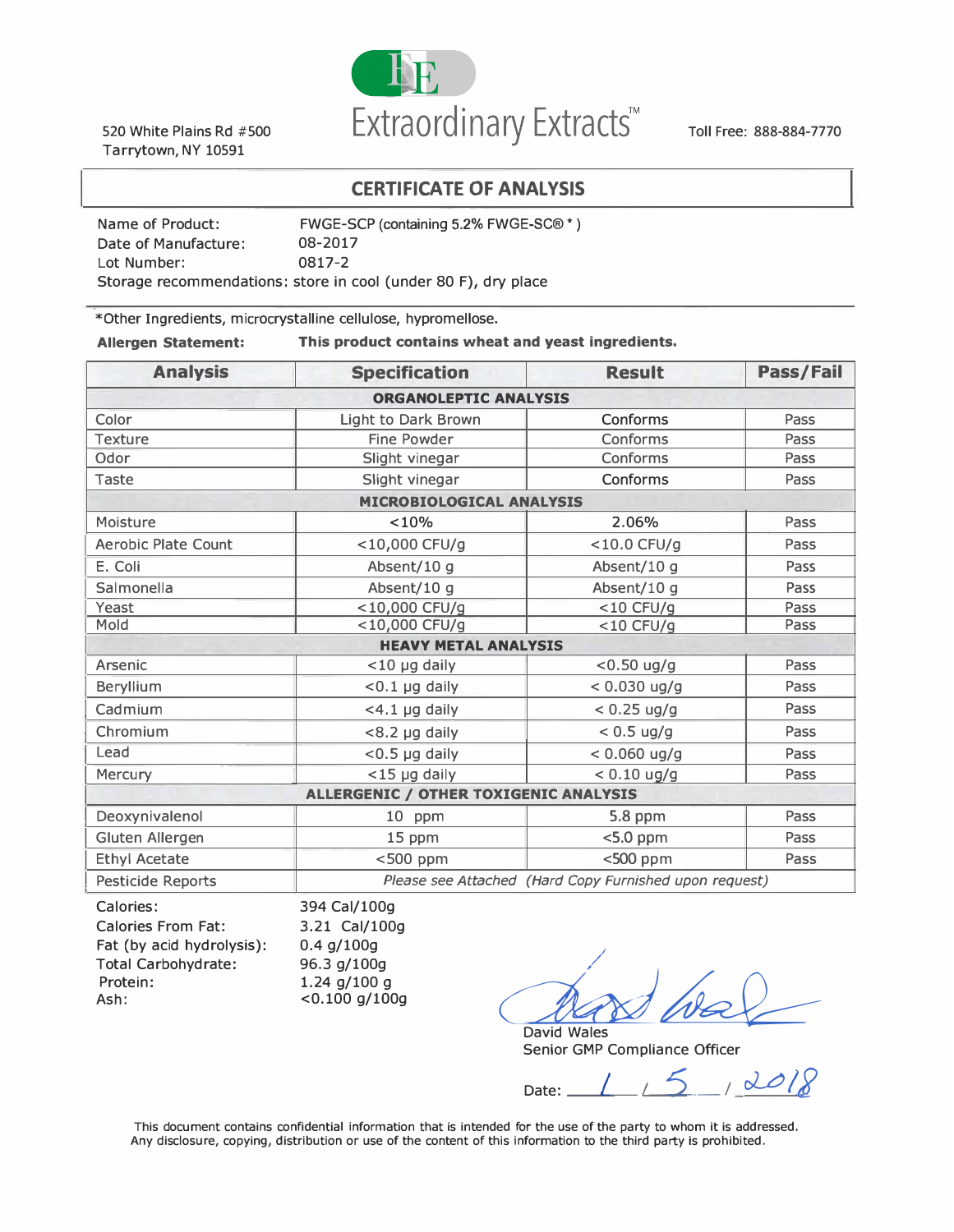

**Report Number: Report Date: Report Status: Supercedes 2015259-0 05-Jan-2018 Final 2015099-0** 

### Exraordinary Extracts, LLC

| <b>Sample Name:</b>                    | <b>FWGE-SCP</b>                                     | <b>Covance Sample:</b>   | 6509674                 |
|----------------------------------------|-----------------------------------------------------|--------------------------|-------------------------|
| <b>Project ID</b>                      | AMERI_BIO-20170908-0029                             | <b>Receipt Date</b>      | 07-Sep-2017             |
| <b>PO Number</b>                       | <b>CVD</b>                                          | <b>Receipt Condition</b> | Ambient temperature     |
| <b>Sample Serving Size</b>             | 790 mg                                              | <b>Login Date</b>        | 08-Sep-2017             |
| <b>Description</b>                     | 100g of FWGE-SCP, containing 5.19g of FWGE<br>$-SC$ | <b>Online Order</b>      | 20                      |
| <b>Analysis</b>                        |                                                     |                          | <b>Result</b>           |
| <b>Calories</b>                        |                                                     |                          |                         |
| Calories                               |                                                     |                          | 394 Cal/100g            |
| <b>Calories from Fat</b>               |                                                     |                          |                         |
| Calories                               |                                                     |                          | 3.21 Cal/100g           |
| <b>Fat by Acid Hydrolysis</b>          |                                                     |                          |                         |
| Fat                                    |                                                     |                          | 0.4 g/100g              |
| <b>Carbohydrates</b>                   |                                                     |                          |                         |
| <b>Total Carbohydrates</b>             |                                                     |                          | 96.3 g/100g             |
| Protein (N x 6.25) Dumas Method        |                                                     |                          |                         |
| Protein                                |                                                     |                          | 1.24 g/100g             |
| Ash                                    |                                                     |                          |                         |
| Ash                                    |                                                     |                          | <0.100 g/100g           |
| Moisture (Karl Fischer method) *       |                                                     |                          |                         |
| <b>Karl Fischer Moisture</b>           |                                                     |                          | 2.06 %                  |
| <b>Organic Acids *</b>                 |                                                     |                          |                         |
| Sodium Benzoate                        |                                                     |                          | 155 mg/100g             |
| <b>Aerobic Plate Count *</b>           |                                                     |                          |                         |
| Aerobic Plate Count                    |                                                     |                          | <10.0 CFU/g             |
| E. coll *                              |                                                     |                          |                         |
| Escherichia Coli                       |                                                     |                          | Absent /10 g            |
| Salmonella USP*                        |                                                     |                          |                         |
| Salmonella                             |                                                     |                          | Absent /10 g            |
| <b>Yeast and Mold Count *</b>          |                                                     |                          |                         |
| <b>Yeast Count</b>                     |                                                     |                          | <10 CFU/g               |
| <b>Mold Count</b>                      |                                                     |                          | <10 CFU/g               |
| <b>Residual Ethanol and Methanol *</b> |                                                     |                          |                         |
| <b>Ethyl Acetate</b>                   |                                                     |                          | <500 ppm                |
| <b>Method References</b>               |                                                     |                          | <b>Testing Location</b> |

#### **Aerobic Plate Count (USPC2021)**

**Covance Laboratories - Madison NE**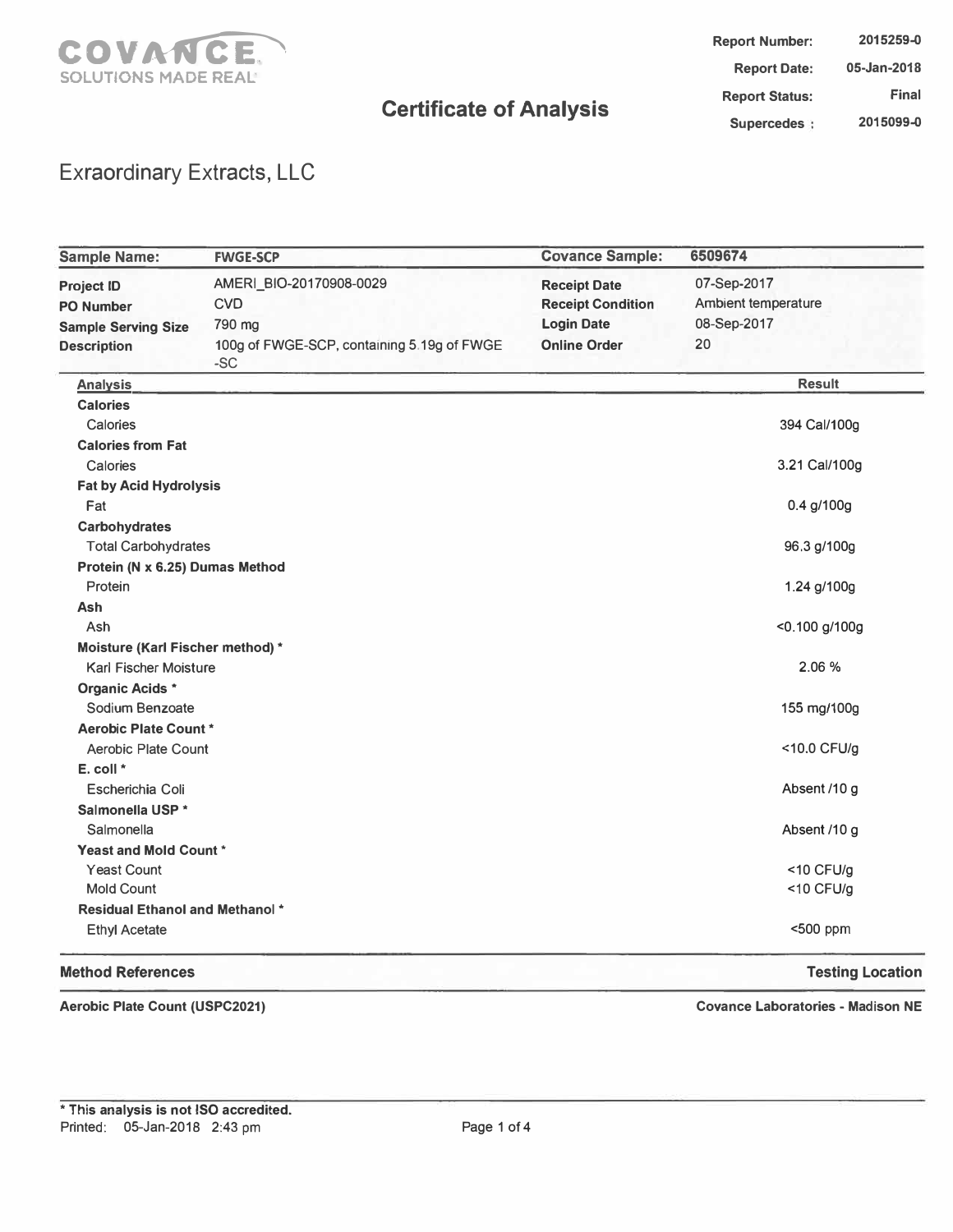

| 2015259-0    | <b>Report Number:</b> |
|--------------|-----------------------|
| 05-Jan-2018  | <b>Report Date:</b>   |
| <b>Final</b> | <b>Report Status:</b> |
| 2015099-0    | <b>Supercedes:</b>    |

# Exraordinary Extracts, LLC

| <b>Method References</b>                                                                                                                           | <b>Testing Location</b>                  |
|----------------------------------------------------------------------------------------------------------------------------------------------------|------------------------------------------|
| <b>Aerobic Plate Count (USPC2021)</b>                                                                                                              | <b>Covance Laboratories - Madison NE</b> |
| USP Current revision, Chapter 2021.                                                                                                                |                                          |
| To satisfy the requirements of the USP, the Preparatory Test must be completed on each matrix.                                                     |                                          |
| **Based on the results of the preparatory test, the detection limit stipulated is adequate for the enumeration of the specified<br>microorganisms. |                                          |
| Ash (ASHM S)                                                                                                                                       | <b>Covance Laboratories - Madison</b>    |
| Official Methods of Analysis of AOAC INTERNATIONAL, 18th Ed., Method 923.03, AOAC<br>INTERNATIONAL, Gaithersburg, MD, USA, (2005). (Modified)      |                                          |
| <b>Calories (CALC)</b>                                                                                                                             | <b>Covance Laboratories - Madison</b>    |
| Code of Federal Regulations, Title 21, Part 101.9, pp. 24-25.                                                                                      |                                          |
| <b>Calories from Fat (CFAT)</b>                                                                                                                    | <b>Covance Laboratories - Madison</b>    |
| Code of Federal Regulations, Title 21, Part 101.9, pp. 24-25.                                                                                      |                                          |
| <b>Carbohydrates (CHO)</b>                                                                                                                         | <b>Covance Laboratories - Madison</b>    |
| United States Department of Agriculture, "Energy Value of Foods", Agriculture<br>Handbook No. 74, pp. 2-11, (1973).                                |                                          |
| E. coli (USPE2022)                                                                                                                                 | <b>Covance Laboratories - Madison NE</b> |
| USP Current revision, Chapter 2022.                                                                                                                |                                          |
| To satisfy the requirements of the USP, the Preparatory Test must be completed on each matrix.                                                     |                                          |
| **Based on the results of the preparatory test, conditions stipulated are adequate for detecting the presence of the                               |                                          |

specified microorganism.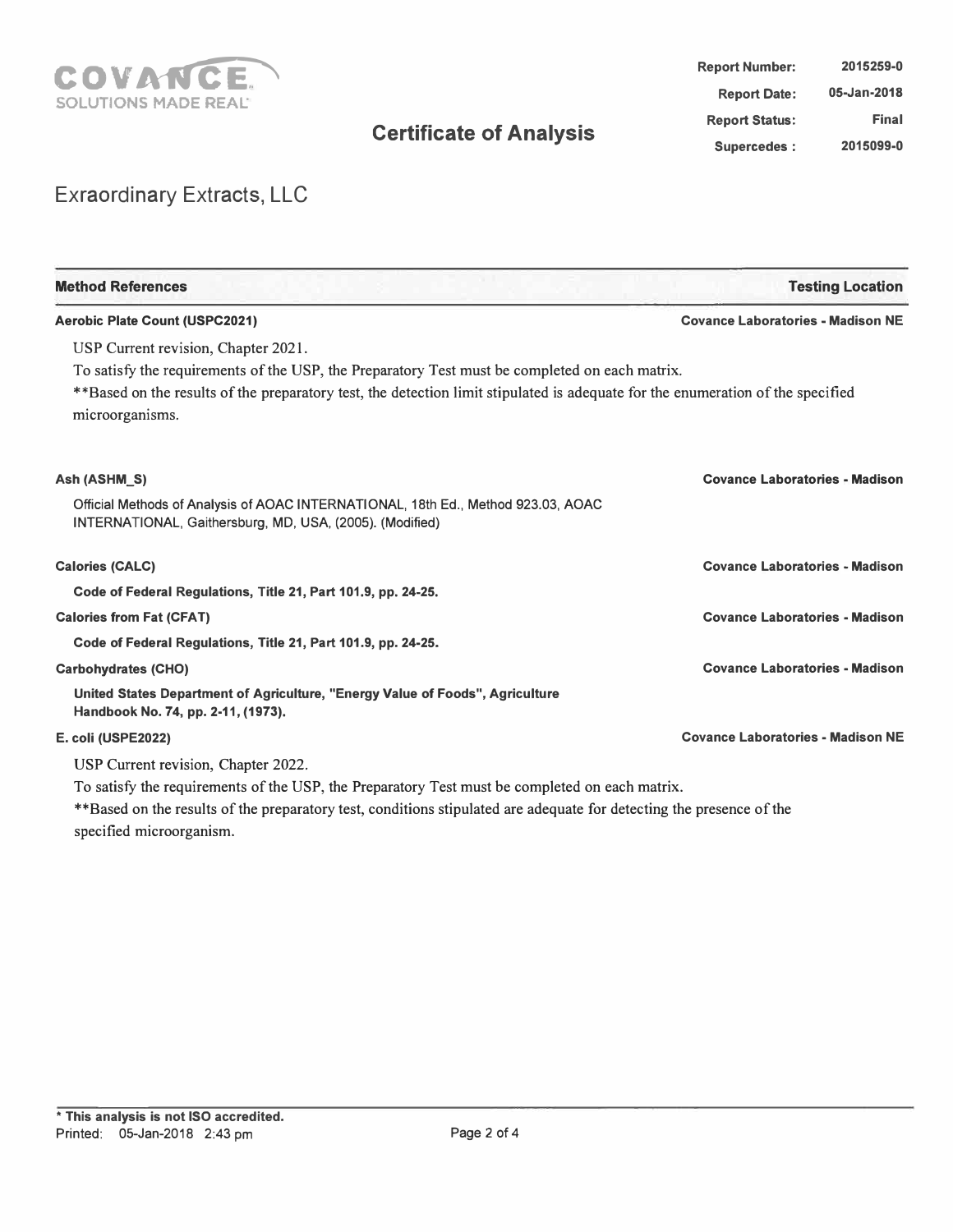

| 2015259-0   | <b>Report Number:</b> |
|-------------|-----------------------|
| 05-Jan-2018 | <b>Report Date:</b>   |
| Final       | <b>Report Status:</b> |
| 2015099-0   | Supercedes ;          |

# Exraordinary Extracts, LLC

| <b>Method References</b>                                                                                                                                                                                                                           | <b>Testing Location</b>                  |
|----------------------------------------------------------------------------------------------------------------------------------------------------------------------------------------------------------------------------------------------------|------------------------------------------|
| Fat by Acid Hydrolysis (FAT AH S)                                                                                                                                                                                                                  | <b>Covance Laboratories - Madison</b>    |
| Food Products that are not Dairy, Egg or Cheese Products<br>Official Methods of Analysis of AOAC INTERNATIONAL, 18th Ed., Methods 922.06<br>and 954.02, AOAC INTERNATIONAL, Gaithersburg, MD, USA, (2005). (Modified)                              |                                          |
| <b>Cheese and Cheese Products</b><br>Official Methods of Analysis of AOAC INTERNATIONAL (2005) 18th Ed., AOAC<br>INTERNATIONAL, Gaithersburg, MD, USA, Official Method 933.05. (Modified)                                                          |                                          |
| Egg, Egg Products, and Mayonnaise<br>Official Methods of Analysis of AOAC INTERNATIONAL (2005) 18th Ed., AOAC INTERNATIONAL, Gaithersburg, MD, USA,<br>Official Method 925.32. (Modified)                                                          |                                          |
| Moisture (Karl Fischer method) (KFMO_S)                                                                                                                                                                                                            | <b>Covance Laboratories - Madison</b>    |
| The United States Pharmacopeia, Thirty Seventh Revision, <921>, Method 1a, The United States Pharmacopeial Convention,<br>Rockville, MD (2014), (Modified).                                                                                        |                                          |
| Organic Acids (ORG1_S)                                                                                                                                                                                                                             | <b>Covance Laboratories - Madison</b>    |
| Bui, L.V., and Cooper, C., "Reverse-phase liquid chromatographic determination of benzoic and                                                                                                                                                      |                                          |
| sorbic acid in foods," Journal of the Association of Official Analytical Chemists, 70(5): 892-896<br>(1987), (Modified).                                                                                                                           |                                          |
| Protein (N x 6.25) Dumas Method (DGEN S)                                                                                                                                                                                                           | <b>Covance Laboratories - Madison</b>    |
| Official Methods of Analysis of AOAC INTERNATIONAL, 18th Ed., Methods 968.06<br>and 992.15, AOAC INTERNATIONAL, Gaithersburg, MD, USA, (2005). (Modified)                                                                                          |                                          |
| <b>Residual Ethanol and Methanol (ETME_S)</b>                                                                                                                                                                                                      | <b>Covance Laboratories - Madison</b>    |
| Ethanol/Methanol by Headspace with GC-FID.                                                                                                                                                                                                         |                                          |
| Salmonella USP (USPS2022)                                                                                                                                                                                                                          | <b>Covance Laboratories - Madison NE</b> |
| USP Current revision, Chapter 2022.                                                                                                                                                                                                                |                                          |
| To satisfy the requirements of the USP, the Preparatory Test must be completed on each matrix.<br>**Based on the results of the preparatory test, conditions stipulated are adequate for detecting the presence of the<br>specified microorganism. |                                          |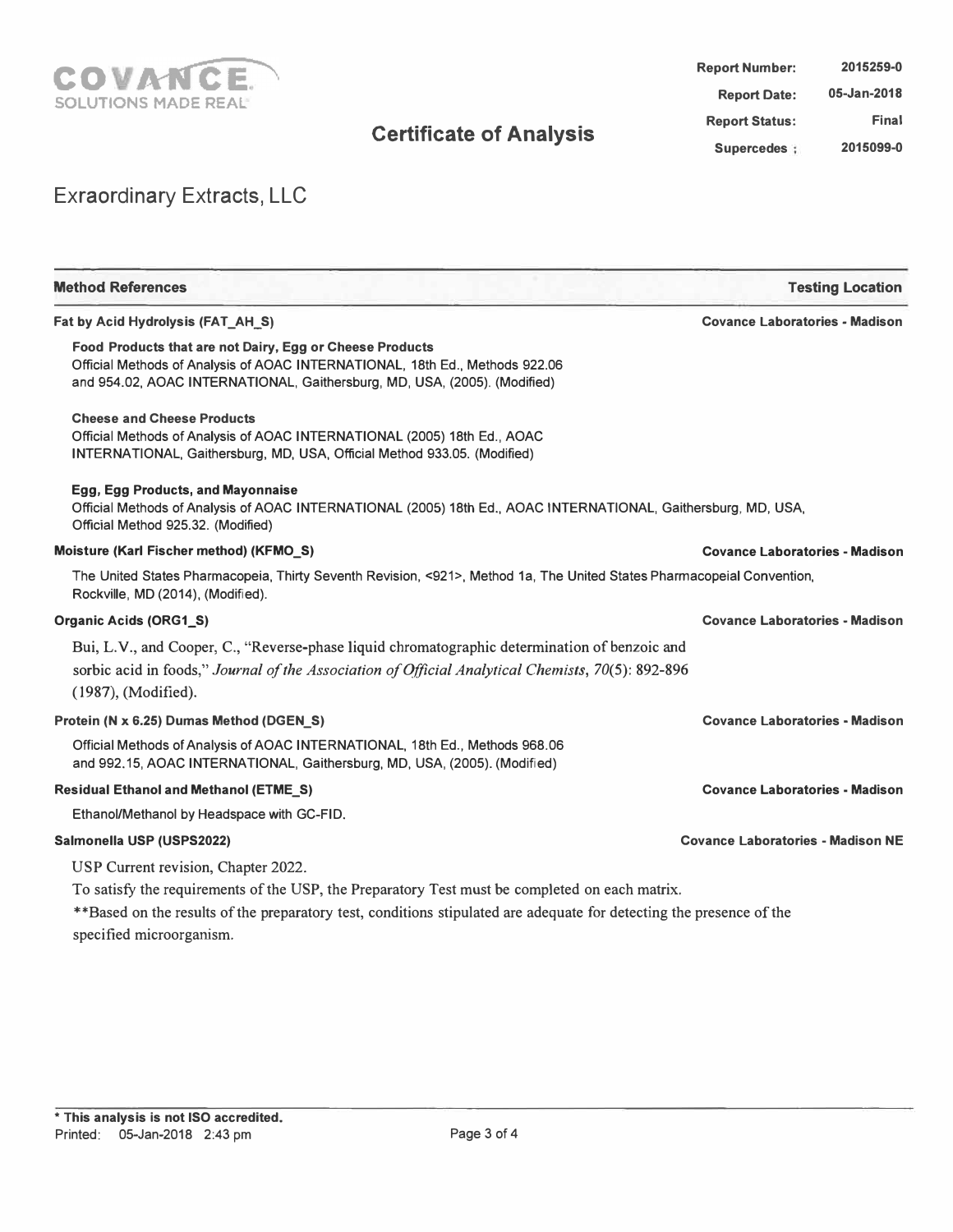

# Exraordinary Extracts, LLC

520 White Plains Rd #500 Tarrytown, NY 10591

#### **Method References**

#### **Yeast and Mold Count (USPM2021)**

USP Current revision, Chapter 2021.

To satisfy the requirements of the USP, the Preparatory Test must be completed on each matrix.

\*\*Based on the results of the preparatory test, the detection limit stipulated is adequate for the enumeration of the specified microorganisms.

### **Testing Location(s)**

#### **Covance Laboratories - Madison**

Covance Laboratories Inc. 3301 Kinsman Blvd Madison W1 53704 800-675-8375

#### **Covance Laboratories - Madison NE**

Covance Laboratories Inc. 2102 Wright Street Madison W1 53704 855-83-MICRO

**These results apply only to the items tested. This certificate of analysis shall not be reproduced, except In Its entirety, without the written approval of Covance.** 



**2918.01** 

,.,. .. ,.

#### **Richard Higby - Director**

**Report Number: Report Date: Report Status: Supercedes 2015259-0 05-Jan-2018 Final 2015099-0** 



**Testing Location** 

**Covance Laboratories - Madison NE**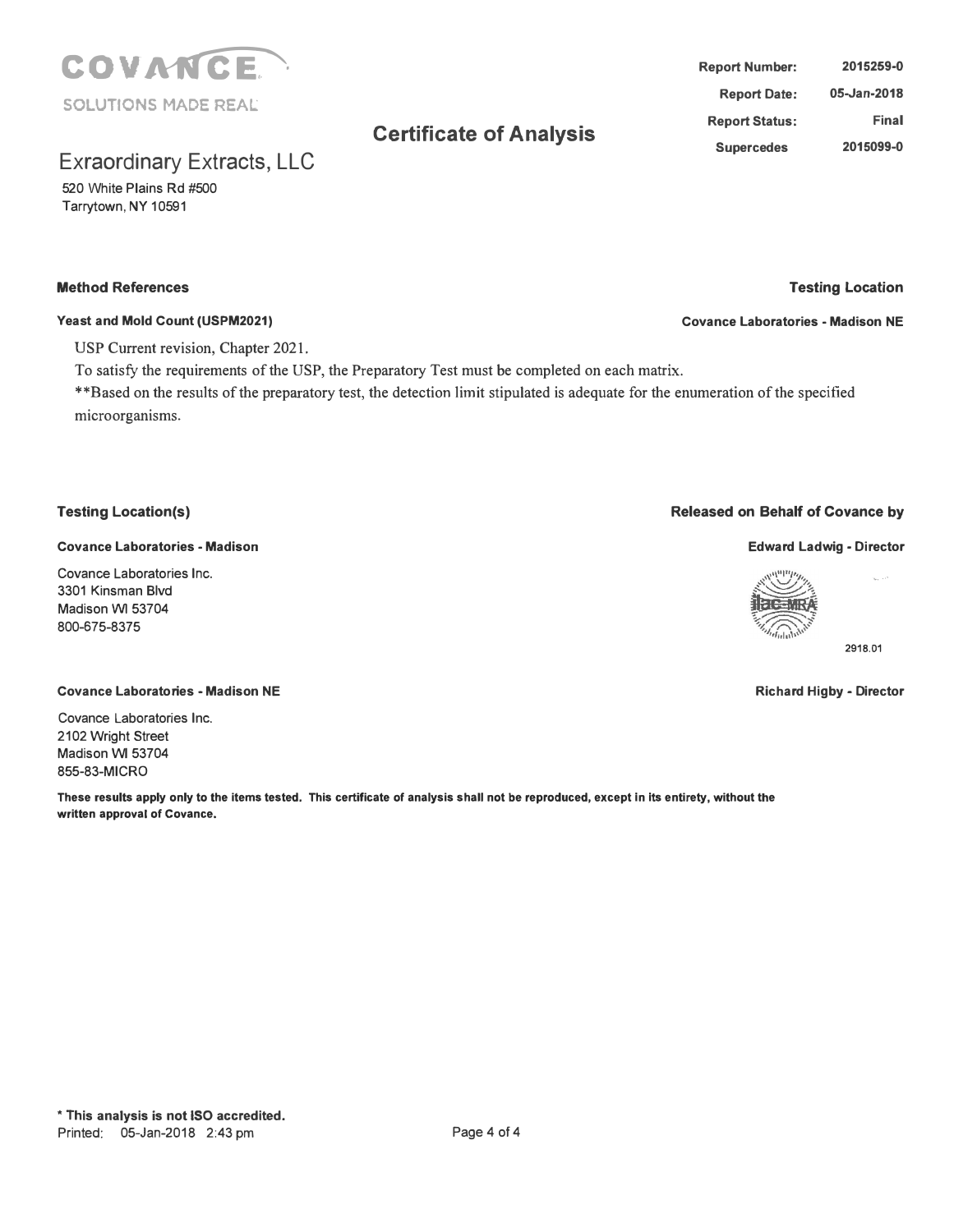

### Exraordinary Extracts, LLC

520 White Plains Rd #500 Tarrytown, NY 10591

| <b>Sample Name:</b>                                        | <b>FWGE-SCP (Powder)</b>                                                |              | <b>Covance Sample:</b>                                               | 6507827                                           |           |
|------------------------------------------------------------|-------------------------------------------------------------------------|--------------|----------------------------------------------------------------------|---------------------------------------------------|-----------|
| <b>Project ID</b><br><b>PO Number</b><br><b>Lot Number</b> | AMERI_BIO-20170907-0028<br><b>CVD</b><br>0817-2                         |              | <b>Receipt Date</b><br><b>Receipt Condition</b><br><b>Login Date</b> | 07-Sep-2017<br>Ambient temperature<br>07-Sep-2017 |           |
| <b>Sample Serving Size</b>                                 |                                                                         |              | <b>Online Order</b>                                                  | 20                                                |           |
| <b>Analysis</b>                                            |                                                                         | Limit        |                                                                      | <b>Result</b>                                     | Pass/Fail |
| <b>Bromide per USP &lt;561&gt;</b>                         |                                                                         |              |                                                                      |                                                   |           |
|                                                            | Bromide, inorganic (calculated as Bromide Ion)                          | 125 mg/kg    |                                                                      | $<$ 125 mg/kg                                     | Pass      |
|                                                            | Total Content of Dithiocarbamates (DTCs) expressed as CS2 per USP <561> |              |                                                                      |                                                   |           |
| expressed as CS2                                           | <b>Total Content of Dithiocarbamates (DTCs)</b>                         | 2 mg/kg      |                                                                      | <2 mg/kg                                          | Pass      |
| <b>USP &lt;561&gt; Pesticides</b>                          |                                                                         |              |                                                                      |                                                   |           |
| Acephate                                                   |                                                                         | $0.1$ mg/kg  |                                                                      | $<$ 0.1 mg/kg                                     | Pass      |
| Alachlor                                                   |                                                                         | 0.05 mg/kg   |                                                                      | <0.05 mg/kg                                       | Pass      |
| Aldrin and dieldrin (sum of)                               |                                                                         | 0.05 mg/kg   |                                                                      | <0.05 mg/kg                                       | Pass      |
| Azinphos-ethyl                                             |                                                                         | $0.1$ mg/kg  |                                                                      | $< 0.1$ mg/kg                                     | Pass      |
| Azinphos-methyl                                            |                                                                         | 1 mg/kg      |                                                                      | <1 mg/kg                                          | Pass      |
| Bromophos-ethyl                                            |                                                                         | $0.05$ mg/kg |                                                                      | <0.05 mg/kg                                       | Pass      |
| Bromophos-methyl                                           |                                                                         | 0.05 mg/kg   |                                                                      | <0.05 mg/kg                                       | Pass      |
| Bromopropylate                                             |                                                                         | 3 mg/kg      |                                                                      | <3 mg/kg                                          | Pass      |
| oxychlordane)                                              | Chlordane (sum of cis- and trans- isomers and                           | $0.05$ mg/kg |                                                                      | $<$ 0.05 mg/kg                                    | Pass      |
| Chlorfenvinphos                                            |                                                                         | $0.5$ mg/kg  |                                                                      | $<$ 0.5 mg/kg                                     | Pass      |
| Chlorpyrifos-ethyl                                         |                                                                         | $0.2$ mg/kg  |                                                                      | <0.2 mg/kg                                        | Pass      |
| Chlorpyrifos-methyl                                        |                                                                         | $0.1$ mg/kg  |                                                                      | $<$ 0.1 mg/kg                                     | Pass      |
| Chlorthal-dimethyl                                         |                                                                         | 0.01 mg/kg   |                                                                      | <0.01 mg/kg                                       | Pass      |
| Cyfluthrin (sum of isomers)                                |                                                                         | $0.1$ mg/kg  |                                                                      | $<$ 0.1 mg/kg                                     | Pass      |
| Cyhalothrin, lambda-                                       |                                                                         | 1 mg/kg      |                                                                      | <1 mg/kg                                          | Pass      |
| Cypermethrin (sum of isomers)                              |                                                                         | 1 mg/kg      |                                                                      | <1 mg/kg                                          | Pass      |
| DDE, o,p'-DDD, and p,p'-DDD)                               | DDT (sum of o,p'-DDT, p,p'-DDT, o,p'-DDE, p,p'-                         | 1 mg/kg      |                                                                      | $<$ 1 mg/kg                                       | Pass      |
| Deltamethrin                                               |                                                                         | $0.5$ mg/kg  |                                                                      | $<$ 0.5 mg/kg                                     | Pass      |
| Diazinon                                                   |                                                                         | $0.5$ mg/kg  |                                                                      | $<$ 0.5 mg/kg                                     | Pass      |
| Dichlofluanid                                              |                                                                         | $0.1$ mg/kg  |                                                                      | $<$ 0.1 mg/kg                                     | Pass      |
| Dichlorvos                                                 |                                                                         | 1 mg/kg      |                                                                      | <1 mg/kg                                          | Pass      |
| Dicofol                                                    |                                                                         | $0.5$ mg/kg  |                                                                      | $<$ 0.5 mg/kg                                     | Pass      |
| Dimethoate and omethoate (sum of)                          |                                                                         | $0.1$ mg/kg  |                                                                      | <0.1 mg/kg                                        | Pass      |
| sulfate)                                                   | Endosulfan (sum of isomers and endosulfan                               | 3 mg/kg      |                                                                      | <3 mg/kg                                          | Pass      |
| Endrin                                                     |                                                                         | $0.05$ mg/kg |                                                                      | <0.05 mg/kg                                       | Pass      |
| Ethion                                                     |                                                                         | 2 mg/kg      |                                                                      | <2 mg/kg                                          | Pass      |
| Etrimphos                                                  |                                                                         | 0.05 mg/kg   |                                                                      | <0.05 mg/kg                                       | Pass      |
| fenchlorphos-oxon)                                         | Fenchlorphos (sum of fenchlorphos and                                   | $0.1$ mg/kg  |                                                                      | $<$ 0.1 mg/kg                                     | Pass      |

Printed: 18-Sep-2017 9:34 am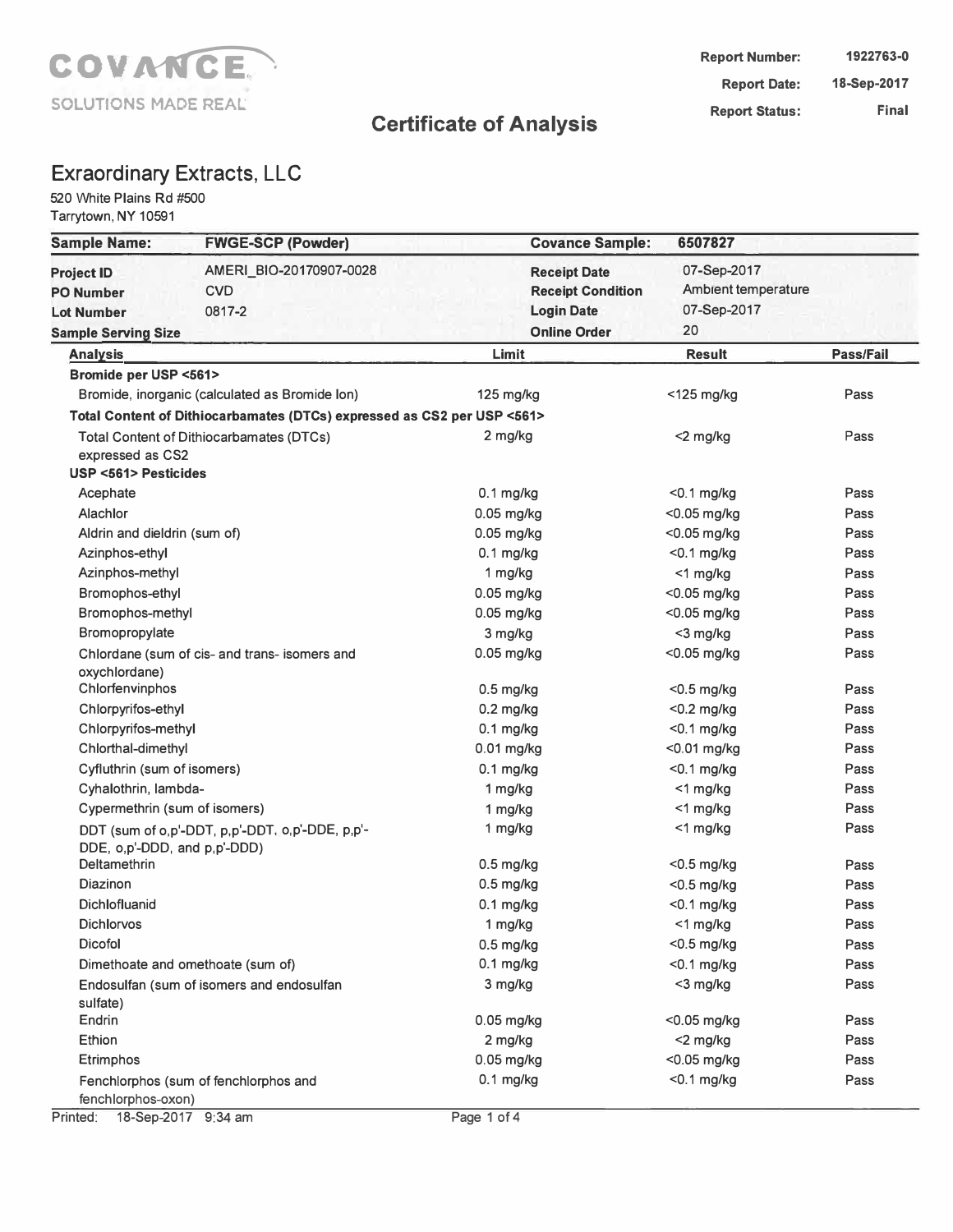

# **Exraordinary Extracts, LLC**

560 Bradley Parkway Blauvelt NY 10913 United States

| <b>Sample Name:</b>                                        | <b>FWGE-SCP (Powder)</b>                                                                                  | <b>Covance Sample:</b>                                                                      | 6507827                                                 |              |
|------------------------------------------------------------|-----------------------------------------------------------------------------------------------------------|---------------------------------------------------------------------------------------------|---------------------------------------------------------|--------------|
| <b>Project ID</b><br><b>PO Number</b><br><b>Lot Number</b> | AMERI_BIO-20170907-0028<br><b>CVD</b><br>0817-2                                                           | <b>Receipt Date</b><br><b>Receipt Condition</b><br><b>Login Date</b><br><b>Online Order</b> | 07-Sep-2017<br>Ambient temperature<br>07-Sep-2017<br>20 |              |
| <b>Sample Serving Size</b>                                 |                                                                                                           |                                                                                             |                                                         |              |
| <b>Analysis</b>                                            |                                                                                                           | Limit                                                                                       | <b>Result</b>                                           | Pass/Fail    |
| <b>USP &lt;561&gt; Pesticides</b>                          |                                                                                                           |                                                                                             |                                                         |              |
| Fenitrothion                                               |                                                                                                           | $0.5$ mg/kg                                                                                 | <0.5 mg/kg                                              | Pass<br>Pass |
| Fenpropathrin                                              |                                                                                                           | $0.03$ mg/kg                                                                                | <0.03 mg/kg                                             | Pass         |
| sulfone)                                                   | Fensulfothion (sum of fensulfothion, fensulfothion-<br>oxon, fensulfothion-oxon sulfone and fensulfothion | $0.05$ mg/kg                                                                                | <0.05 mg/kg                                             |              |
|                                                            | Fenthion (sum of fenthion, fenthion-oxon, fenthion-<br>oxon sulfone, fenthion-oxon sulfoxide, fenthion    | $0.05$ mg/kg                                                                                | <0.05 mg/kg                                             | Pass         |
| sulfone and fenthion sulfoxide)<br>Fenvalerate             |                                                                                                           | $1.5$ mg/kg                                                                                 | $<$ 1.5 mg/kg                                           | Pass         |
| Flucythrinate                                              |                                                                                                           | $0.05$ mg/kg                                                                                | <0.05 mg/kg                                             | Pass         |
| Fluvalinate, tau-                                          |                                                                                                           | $0.05$ mg/kg                                                                                | <0.05 mg/kg                                             | Pass         |
| Fonofos                                                    |                                                                                                           | $0.05$ mg/kg                                                                                | <0.05 mg/kg                                             | Pass         |
|                                                            | Heptachlor (sum of heptachlor and cis- and trans-                                                         | $0.05$ mg/kg                                                                                | <0.05 mg/kg                                             | Pass         |
| heptachlor epoxides)                                       |                                                                                                           |                                                                                             |                                                         |              |
| Hexachlorobenzene                                          |                                                                                                           | $0.1$ mg/kg                                                                                 | $0.1$ mg/kg                                             | Pass         |
| gamma)                                                     | Hexachlorocyclohexane isomers (other than                                                                 | $0.3$ mg/kg                                                                                 | $<$ 0.3 mg/kg                                           | Pass         |
|                                                            | Lindane (gamma-hexachlorocyclohexane)                                                                     | $0.6$ mg/kg                                                                                 | $<$ 0.6 mg/kg                                           | Pass         |
|                                                            | Malathion and malaoxon (sum of)                                                                           | 1 mg/kg                                                                                     | <1 mg/kg                                                | Pass         |
| Mecarbam                                                   |                                                                                                           | 0.05 mg/kg                                                                                  | <0.05 mg/kg                                             | Pass         |
| Methacriphos                                               |                                                                                                           | $0.05$ mg/kg                                                                                | <0.05 mg/kg                                             | Pass         |
| Methamidophos                                              |                                                                                                           | 0.05 mg/kg                                                                                  | <0.05 mg/kg                                             | Pass         |
| Methidathion                                               |                                                                                                           | $0.2$ mg/kg                                                                                 | $<$ 0.2 mg/kg                                           | Pass         |
| Methoxychlor                                               |                                                                                                           | $0.05$ mg/kg                                                                                | <0.05 mg/kg                                             | Pass         |
| <b>Mirex</b>                                               |                                                                                                           | $0.01$ mg/kg                                                                                | <0.01 mg/kg                                             | Pass         |
| Monocrotophos                                              |                                                                                                           | $0.1$ mg/kg                                                                                 | $<$ 0.1 mg/kg                                           | Pass         |
|                                                            | Parathion-ethyl and paraoxon-ethyl (sum of)                                                               | $0.5$ mg/kg                                                                                 | $<$ 0.5 mg/kg                                           | Pass         |
|                                                            | Parathion-methyl and paraoxon-methyl (sum of)                                                             | $0.2$ mg/kg                                                                                 | $<$ 0.2 mg/kg                                           | Pass         |
| Pendimethalin                                              |                                                                                                           | $0.1$ mg/kg                                                                                 | $<$ 0.1 mg/kg                                           | Pass         |
| Pentachloranisol                                           |                                                                                                           | $0.01$ mg/kg                                                                                | <0.01 mg/kg                                             | Pass         |
| Permethrin (sum of isomers)                                |                                                                                                           | 1 mg/kg                                                                                     | <1 mg/kg                                                | Pass         |
| Phosalone                                                  |                                                                                                           | $0.1$ mg/kg                                                                                 | $<$ 0.1 mg/kg                                           | Pass         |
| Phosmet                                                    |                                                                                                           | 0.05 mg/kg                                                                                  | <0.05 mg/kg                                             | Pass         |
| Piperonyl butoxide                                         |                                                                                                           | 3 mg/kg                                                                                     | <3 mg/kg                                                | Pass         |
| Pirimiphos-ethyl                                           |                                                                                                           | 0.05 mg/kg                                                                                  | <0.05 mg/kg                                             | Pass         |
| N-desethyl-pirimiphos-methyl)                              | Pirimiphos-methyl (sum of pirimiphos-methyl and                                                           | 4 mg/kg                                                                                     | <4 mg/kg                                                | Pass         |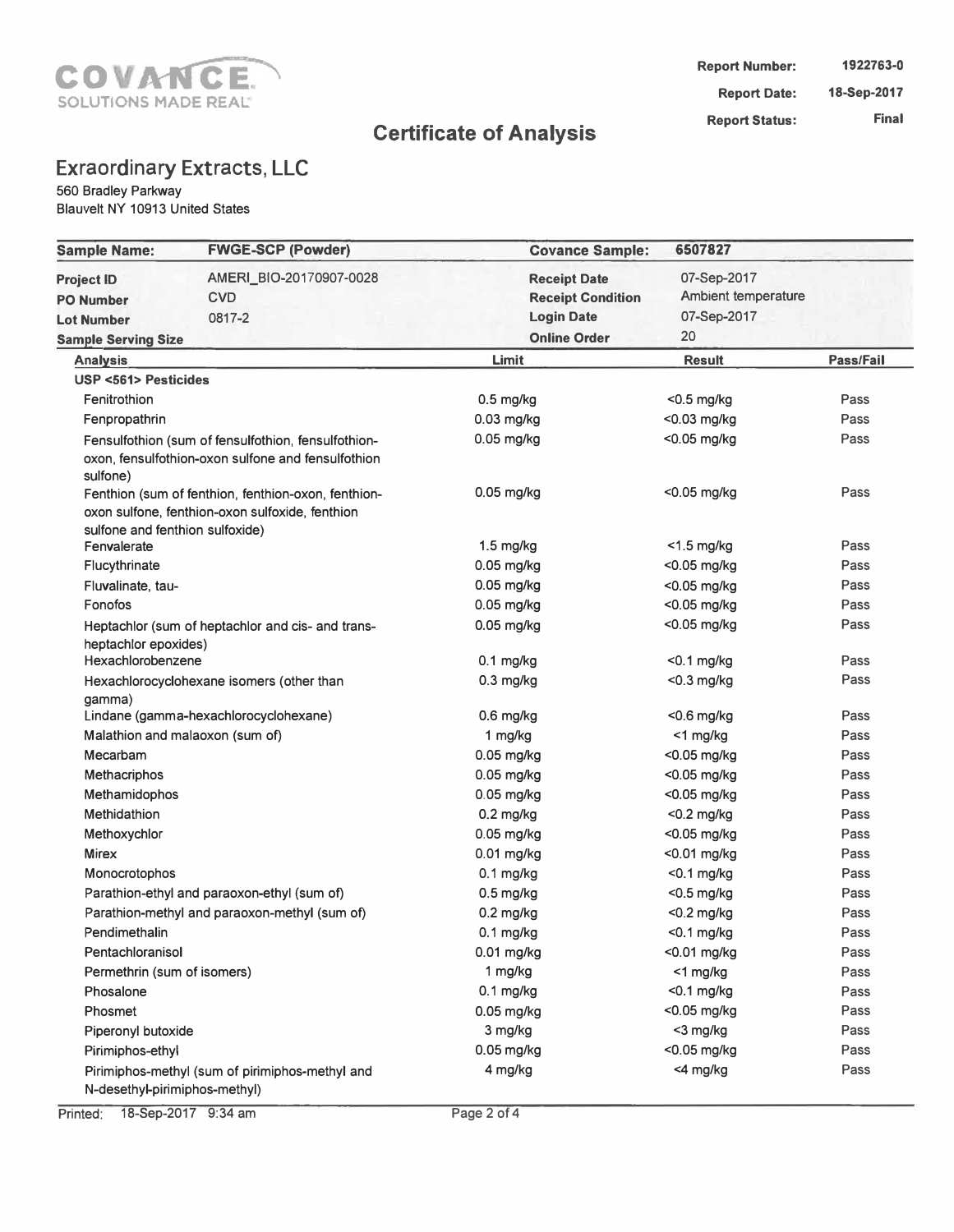

### **Exraordinary Extracts, LLC**

560 Bradley Parkway

Blauvelt NY 10913 United States

| <b>Sample Name:</b>                                                                      | <b>FWGE-SCP (Powder)</b>                                                                            | <b>Covance Sample:</b>                                                                      | 6507827                                                        |           |
|------------------------------------------------------------------------------------------|-----------------------------------------------------------------------------------------------------|---------------------------------------------------------------------------------------------|----------------------------------------------------------------|-----------|
| <b>Project ID</b><br><b>PO Number</b><br><b>Lot Number</b><br><b>Sample Serving Size</b> | AMERI_BIO-20170907-0028<br><b>CVD</b><br>0817-2                                                     | <b>Receipt Date</b><br><b>Receipt Condition</b><br><b>Login Date</b><br><b>Online Order</b> | 07-Sep-2017<br><b>Ambient temperature</b><br>07-Sep-2017<br>20 |           |
| <b>Analysis</b>                                                                          |                                                                                                     | Limit                                                                                       | <b>Result</b>                                                  | Pass/Fail |
| <b>USP &lt;561&gt; Pesticides</b>                                                        |                                                                                                     |                                                                                             |                                                                |           |
| Procymidone                                                                              |                                                                                                     | $0.1$ mg/kg                                                                                 | $<$ 0.1 mg/kg                                                  | Pass      |
| Profenophos                                                                              |                                                                                                     | $0.1$ mg/kg                                                                                 | $<$ 0.1 mg/kg                                                  | Pass      |
| Prothiophos                                                                              |                                                                                                     | $0.05$ mg/kg                                                                                | $<$ 0.05 mg/kg                                                 | Pass      |
|                                                                                          | Pyrethrum (sum of cinerin I, cinerin II, jasmolin I,<br>jasmolin II, pyrethrin I, and pyrethrin II) | 3 mg/kg                                                                                     | $<$ 3 mg/kg                                                    | Pass      |
| Quinalphos                                                                               |                                                                                                     | 0.05 mg/kg                                                                                  | $<$ 0.05 mg/kg                                                 | Pass      |
| Quintozene (sum of quintozene,<br>sulfide)                                               | pentachloroaniline and methyl pentachlorophenyl                                                     | 1 mg/kg                                                                                     | $<$ 1 mg/kg                                                    | Pass      |
| $S-421$                                                                                  |                                                                                                     | 0.02 mg/kg                                                                                  | $<$ 0.02 mg/kg                                                 | Pass      |
| Tecnazene                                                                                |                                                                                                     | $0.05$ mg/kg                                                                                | $<$ 0.05 mg/kg                                                 | Pass      |
| <b>Tetradifon</b>                                                                        |                                                                                                     | $0.3$ mg/kg                                                                                 | $<$ 0.3 mg/kg                                                  | Pass      |
| Vinclozolin                                                                              |                                                                                                     | $0.4$ mg/kg                                                                                 | $<$ 0.4 mg/kg                                                  | Pass      |

#### **Bromide per USP <561> (MEBR\_PKG) Covance Laboratories - Greenfield**

Community Reference Laboratory for Single Residue Methods, CVUA, Stuttgart, Schaglandstr 3/2, 70736 Fellbach, Germany.

T. Stijve, Gas Chromatographic Determination of Inorganic Bromide Residues - a Simplified Procedure, Dtsch. Lebenm Rundsch 77 99-101 (1981).

Deutsche Forschungsgeneinschaft (DFG), Manual of Pesticide Residue Analysis, Volume I by Verlag Chemie, 1987 ISBN 3- 527-27010-8

#### **Total Content of Dithiocarbamates (DTCs) expressed as CS2 per USP <561> ( DTC\_PKG)**

Hayama, T. and Takada, M., "Simple and Rapid method for the determination of Ethylenebisdithiocarbamate Fungicides in Fruits and Vegetables Using Liquid Chromatography with Tandem Mass Spectrometry," *Anal. Bioanal. Chem., 392:969- 976* (2008).

**Covance Laboratories - Greenfield** 

**Method References Testing Location**